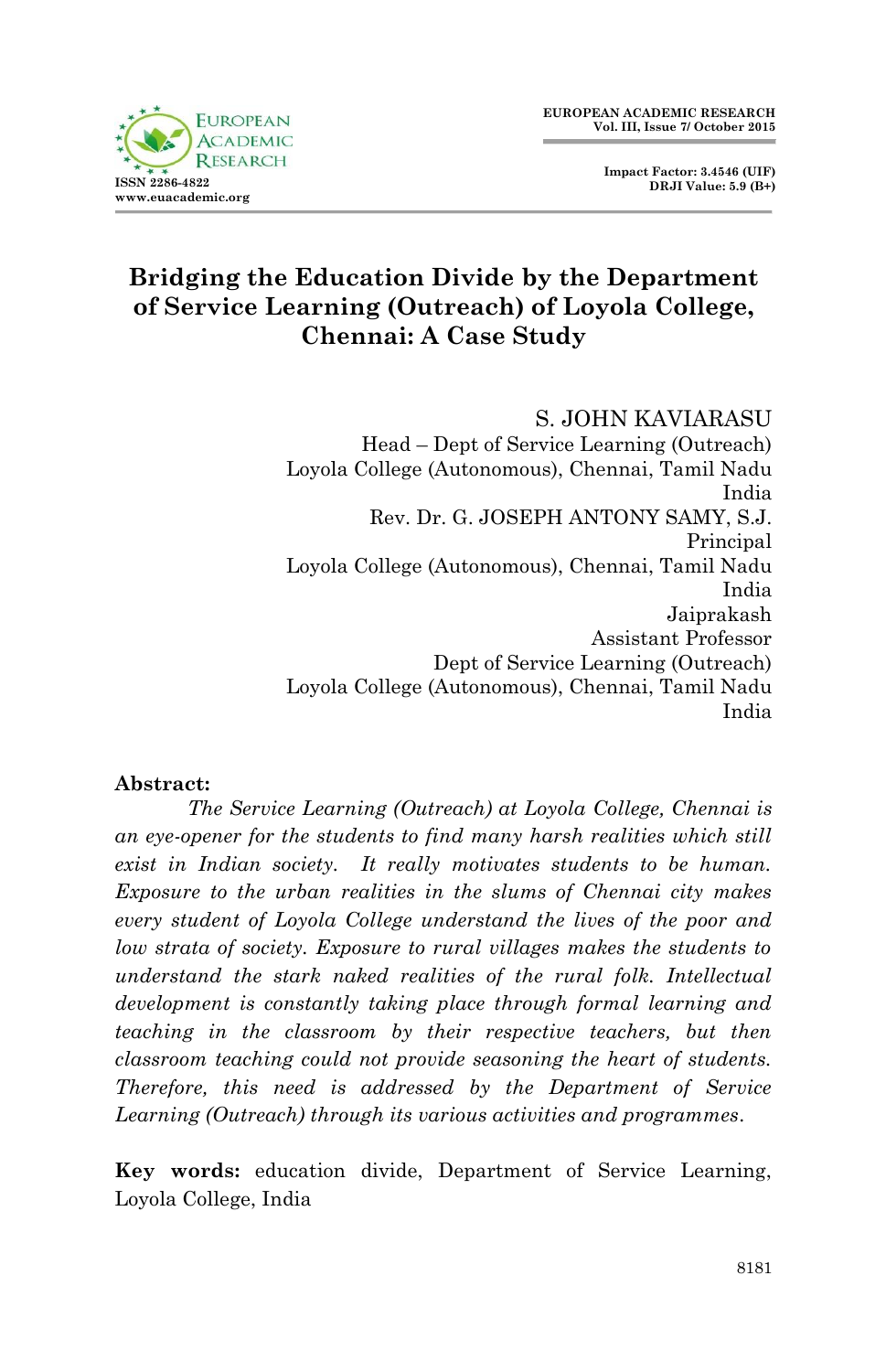## **Introduction**

"A man once said that small drops make a mighty ocean". I would like to add that the ocean would not be what it is but for those small drops of water."

Education is a human right. Loyola College has always played a yeoman role in providing education in India. Over the years, Loyola College Management in Chennai has realized that education should make a direct impact on those who are deprived of this basic right. It is in this light, Loyola College (Autonomous), Chennai run by Jesuits in Tamil Nadu started the Department of Service Learning (Outreach) during the academic year 2001-2002. As of now, this department undertakes several programmes that cater to the marginalized sections of the city of Chennai with a specific reference to the people residing in slums. These include youth welfare, women empowerment, health, hygiene and sanitation, supplementary and remedial coaching, etc. This article focuses on how students of Loyola College through the department of Service Learning play an active role in enhancing the education of poor, dalit and marginalized children who are studying in schools run by government and schools run by minority institutions in Chennai city.

# **Background and Key Aspects of Service Learning (Outreach)**

The Department of Service Learning (Outreach) since 2001 has been offering numerous programmes for both undergraduate and postgraduate students of Loyola College. LEARN (**L**oyola **E**mpowerment **A**nd **R**each out **N**etwork) offered to the sophomores of Loyola College. Through this programme, we enable through education the marginalized section of people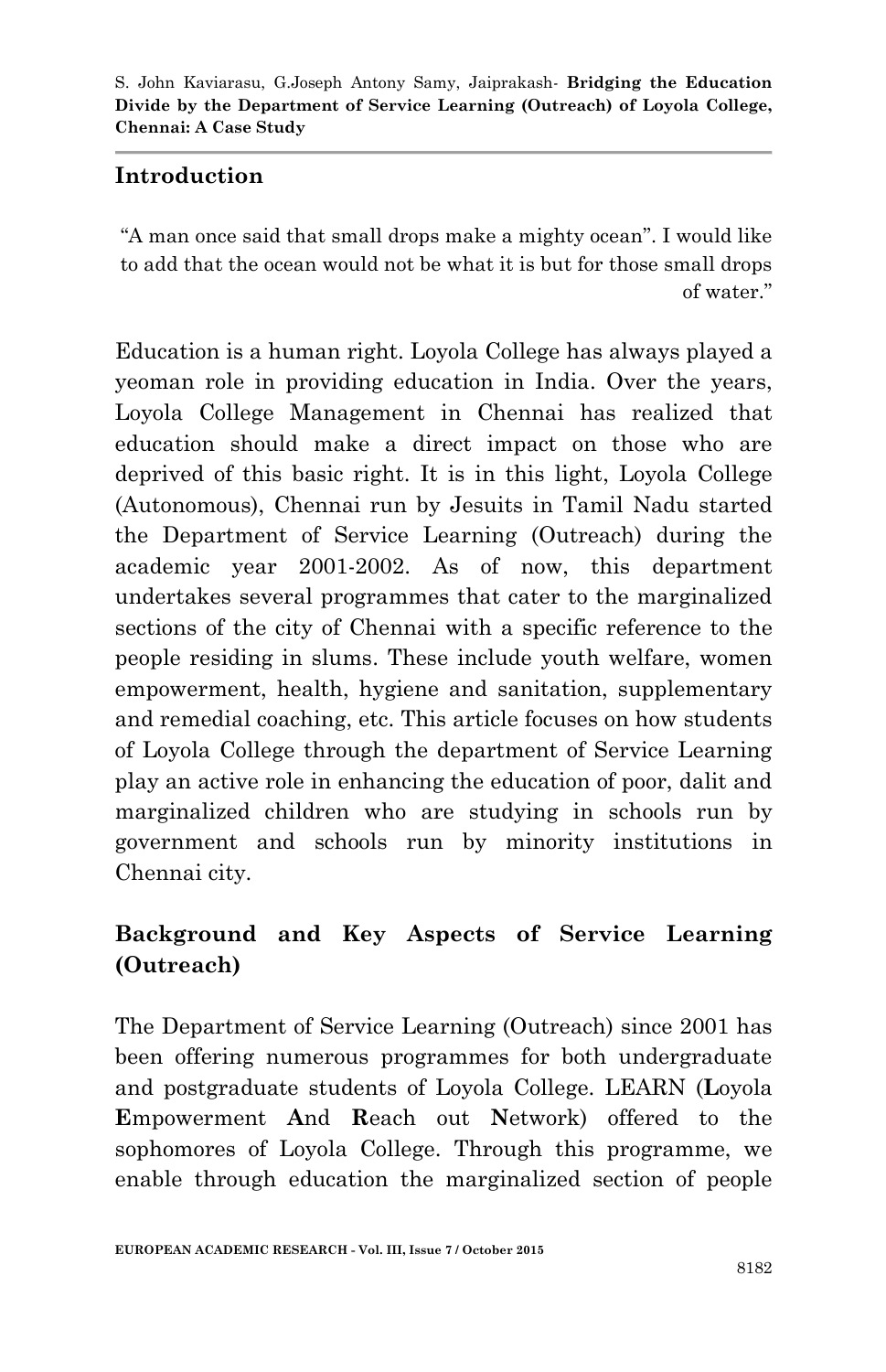living in 32 slums of Chennai city in the zones of 5, 7 and 8. The unique features and main aspects this programme includes:

- Exposing students to understand the types of slums where the marginalized sections of the society are living with bare minimum facilities.
- Meeting the different stakeholders such as children, women in general and widows and deserted women in particular, senior citizens, differently abled and the youth with a view to learn from the lived experience of the people in the slums.
- Facilitating Loyola students to plan with the people for taking up development and welfare programmes to benefit the stakeholders.
- Enabling the students and the community leaders to start taping the required resources for the benefit the community in general and stakeholders in particular from the government departments and also nongovernment organizations such as Rotaract Clubs, Lion"s Clubs, Enviro Clubs.
- Enabling people to ask for their rights by writing petitions and Applying RTI to the department concerned.
- Building a strong network with likeminded organizations and NGOs to fulfill the "Rightful" needs of the people

# **The Unique Features of Students Teaching Team (STI)**

- Build on what students know
- Teach them by showing through charts, drawing, actions and demonstrations
- Students also learn by doing
- Students do not make it as a showcase but a system pattern
- Not odds and ends but a system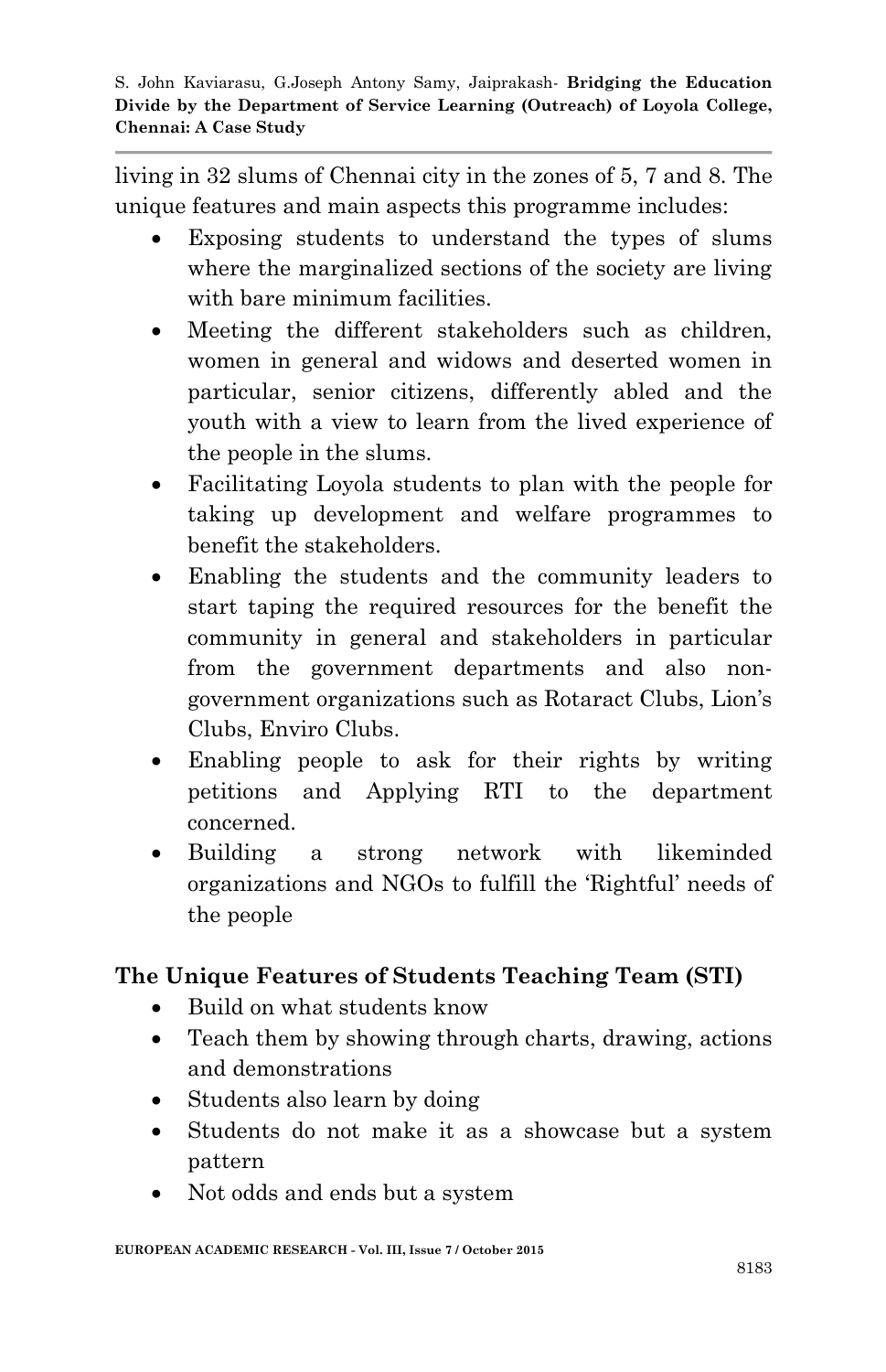- Students are enabled to not to conform but to transform themselves and society when they come to position in their lives, wherever they are in
- Students are never made to relief but release
- Students learn their social responsibility as a good citizen of India to serve this nation; they are educated by their tax payers" money in India.

### **The Need**

There has been a widespread notion prevailing in the minds of society that schools run by government and the Corporation of Chennai have not provided quality education when compared to English medium schools run by private management and nonprofit organisations. It has been in part due to lack of adequate teachers, irregularity of existing teachers, limitations imposed there on. In simple terms, the problem resolves itself into a ratio between students and teachers where in the former are too many in numbers and the latter are too less. Consequentially the limited staff is faced with problems of discipline, control and providing adequate attention to their young charges. This results in an overall poor learning atmosphere for the young minds.

The Loyola Outreach Programme as under the Department of Service Learning has dedicated good quality education to overcome the above mentioned limitations to a corporation Schools and schools run by minority institutions in Chennai. This is done so by using Loyola college's most prized work force; the students. This has a dual impact as it not only improves the education provided to the corporation schools and schools run by minority institutions but also results in sensitizing the students of Loyola College, Chennai to the existing issues plaguing the education system in Indian society.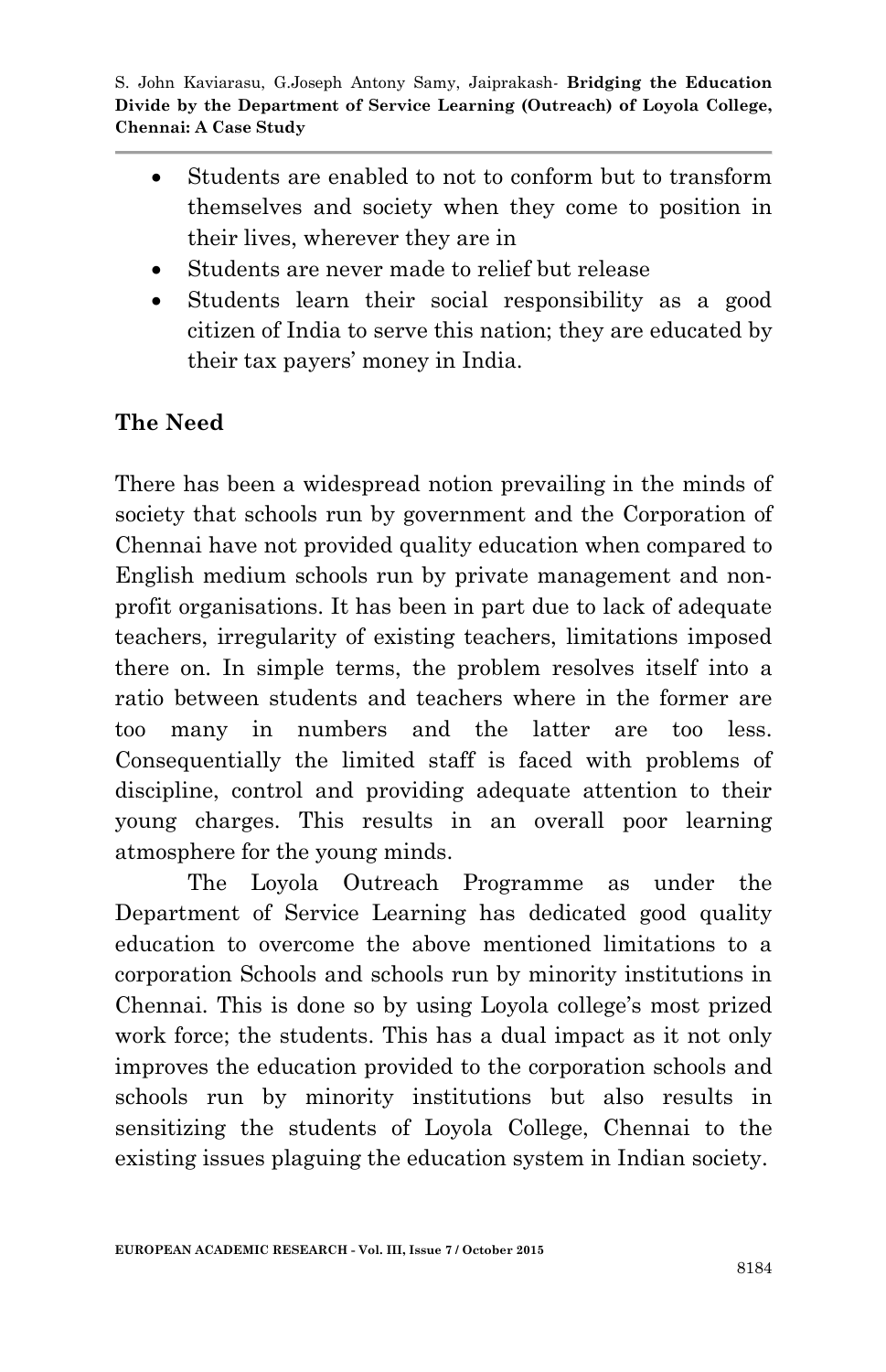### **Our Strategy**

As under the Outreach Programme, the second year under graduate and Post-graduate students of our college complete a hundred and twenty hours of service to the marginalized communities within the city, particularly the slums of Chennai. The issue of teaching in corporation schools is taken up by a section of our students. The following are the activities taken up by students on a voluntary basis within the corporation schools:

- Identify the weak students and conduct remedial classes (in particular English Grammar and Mathematics)
- Create awareness among the students on health, hygiene, sex education, child rights, child abuse, children"s day and Literacy day, etc.,
- Conduct training programmes on communication, leadership, personality development and moral values.
- Teach them the habit of keeping the class and campus clean
- Encourage them, by participating along with them in games and sports
- Commemorate the important days in the school (Literacy Day, AIDS Day, Children"s Day, Independence Day, Teacher"s Day, Republic Day, Gandhi Jayanti, etc.)
- Organize training programme on career guidance, legal rights, human rights and consumers rights, Child rights

### **Benefit to Loyola Students**

The impact of such a programme has been positive from the word 'go'. The sensitization of students has resulted in taking up additional activities beyond their department of Service learning that have greatly benefited the student charges. Loyola College, as the great temple of learning in Tamil Nadu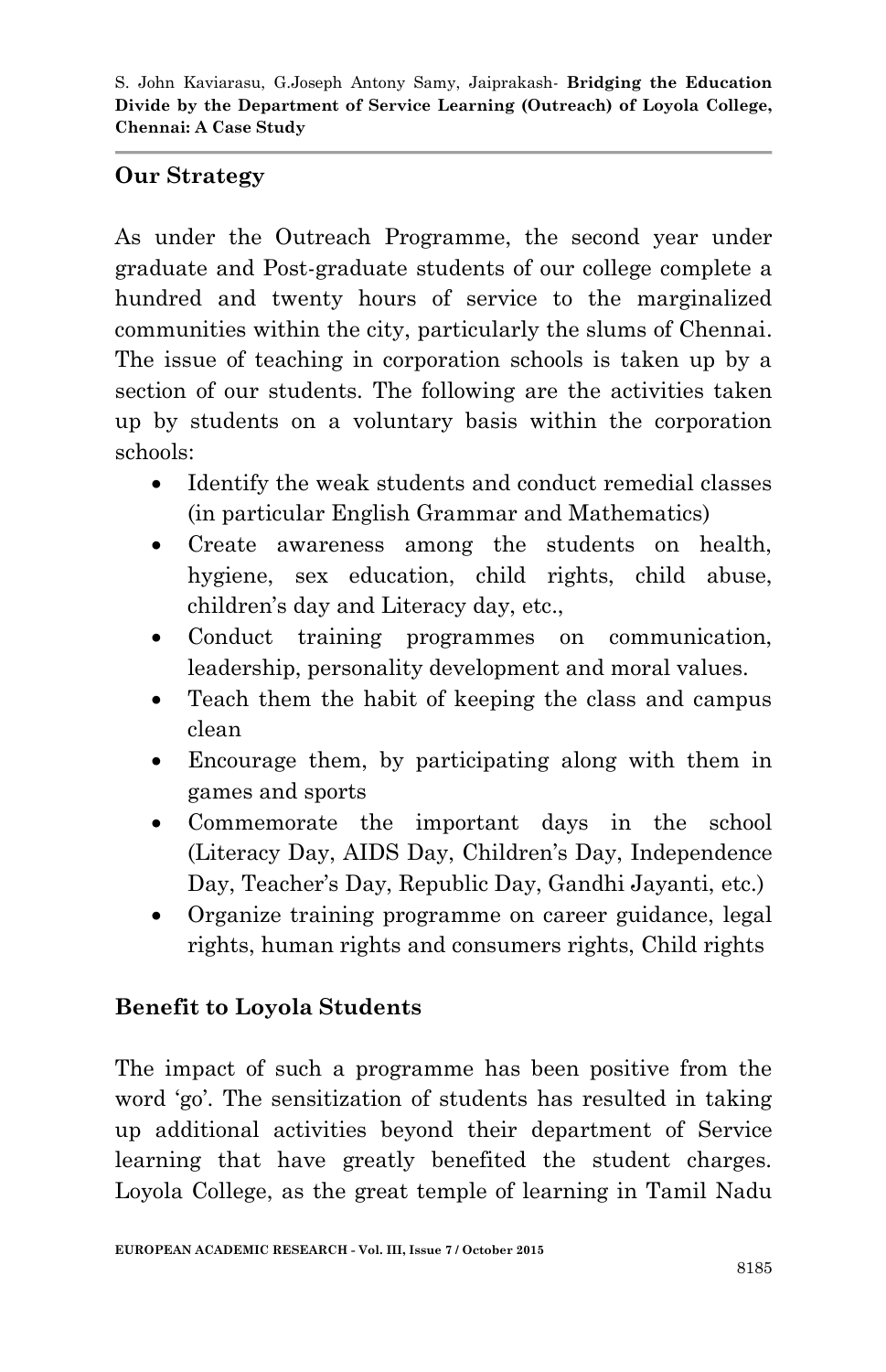has been pleasantly surprised and encouraged by the level of enthusiasm shown by its students. This has reaffirmed our belief in the inherent empathy lying untapped in the student community. In this day and age when the youth are attributed with the worst of things, we feel in this respect they have proved their worth several times over. The Herculean amounts of work put in by Loyola students stands as a testimony to the success of its programme. Besides the awareness the students of Loyola College have received, the Outreach Programme has also been a platform for them to gain leadership qualities, communication skills and nuances of working as a team.

### **Benefit to Corporation School Students**

We, Loyola College have been witness to an interesting phenomenon in the department of Service Learning - a phenomenon dubbed by some as the reason for the success of the program. We call this phenomenon the "sibling relationship". The students of Loyola are sent to schools run by corporation and government in order to educate, enable and coach students studying in those institutions have formed a rather unique student-teacher relationship i.e. the students consider their "teachers" more as kindly elder brothers and sisters. The relationship built between the students of our college and the students of the corporation schools has had a fruitful impact on the students of the corporation schools. The student charges have in turn responded splendidly to this "sibling relationship". This relationship has greatly compounded the interest levels among the students of corporation schools and has resulted in the creation of a healthy and interactive learning environment. It is a great joy to us to witness our young charges and their young charges growing in education and awareness.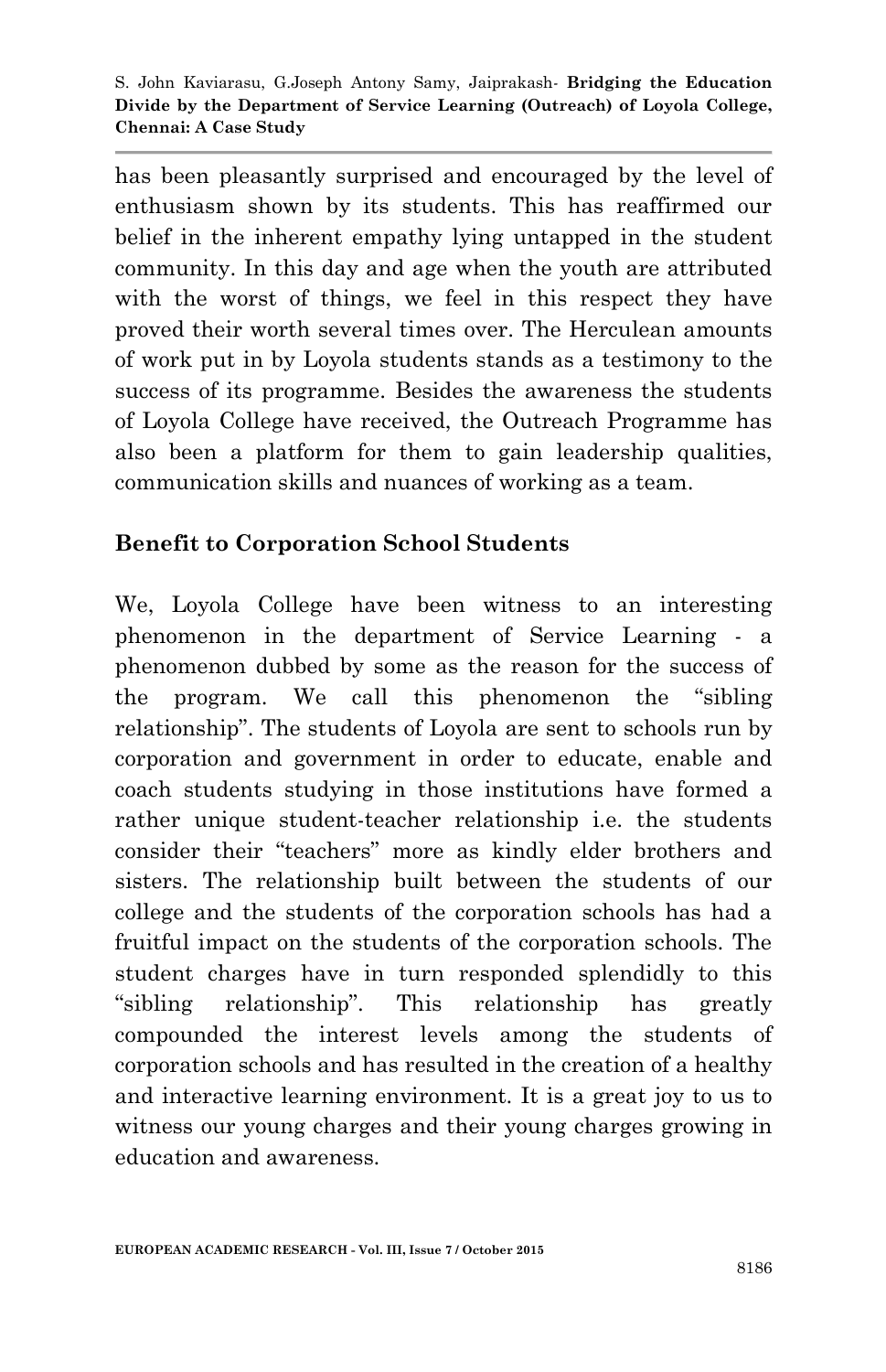"The Loyola College students have fitted into the niche of teacher cum elder siblings, resulting in the opening up of students to their teachers in the far more personal level. The Loyola students with their enthusiasm and innovation have brought about programmes that have caught up our corporation school students in the world of learning." - Teacher, Corporation School, Chetpet, Chennai

### **Conclusion**

The question we need to ask ourselves at the outreach department is "Have we reached the end we sought to?" The answer is "YES". However our achievements need to be viewed in the light of the work yet to be done. And at this juncture this can only encourage us to look forward to the work that needs to be done. If there is a challenge we are confident that we will reach-out together and overcome.

#### **REFERENCES:**

- 1. Alma, Harris and Michelle S. Jones**,** (2015), Leading Futures **-** Global Perspectives on Educational Leadership, Institute of Educational Leadership, University of Malaya, SAGE India
- 2. The Century Foundation Task Force on Preventing Community Colleges from Becoming Separate and Unequal (2013). Bridging the Higher Education Divide: Strengthening Community Colleges and Restoring the American Dream, New York, NY: The Century Foundation Press
- 3. http://www.forbes.com/sites/devinthorpe/2014/07/22/choi ce-claims-solution-to-ending- poverty/ Accessed on 08/08/2015